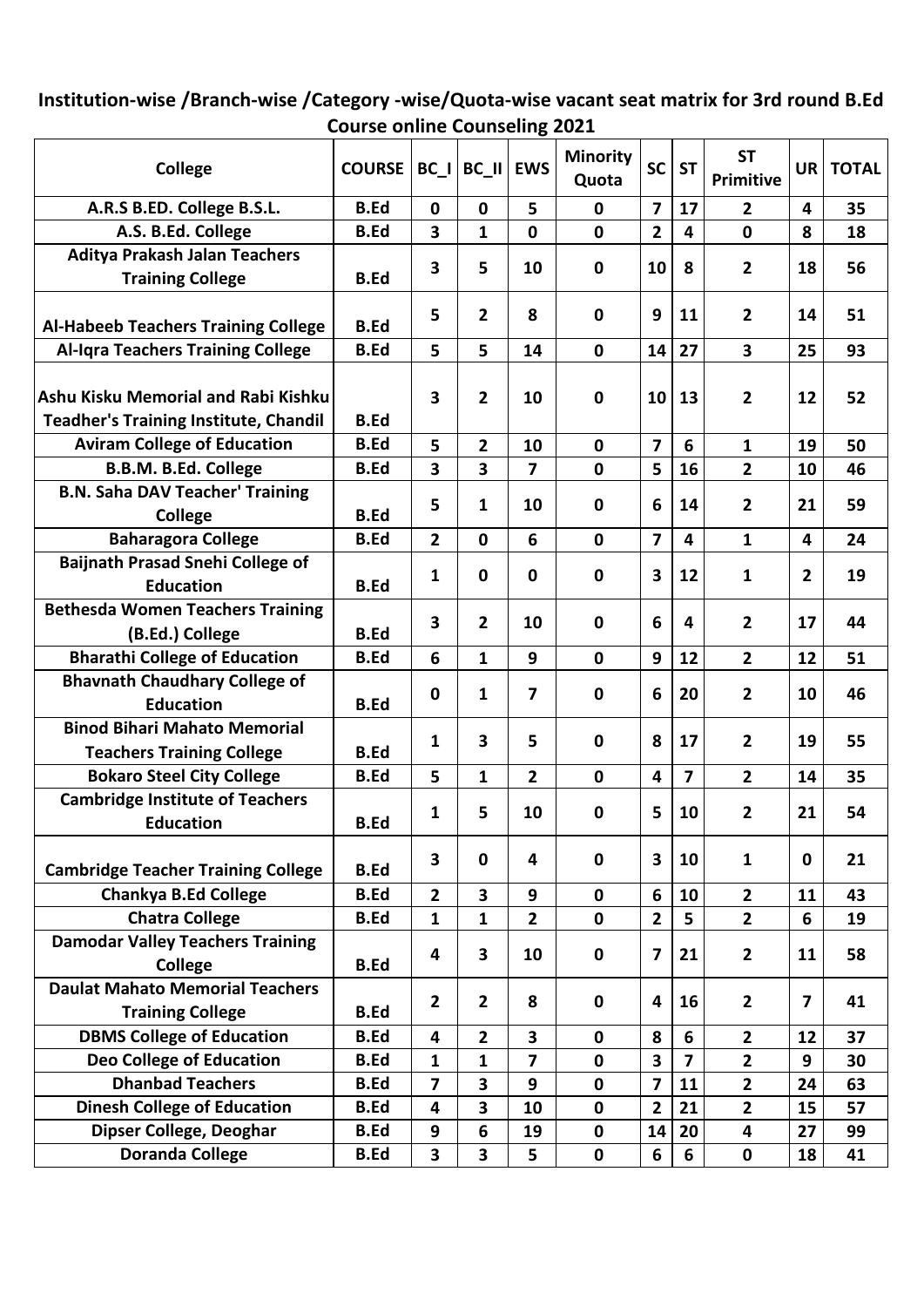| College                                                                    | <b>COURSE</b> | BC I           | BC II EWS               |                         | <b>Minority</b><br>Quota | <b>SC</b>      | <b>ST</b>               | <b>ST</b><br>Primitive | UR | <b>TOTAL</b> |
|----------------------------------------------------------------------------|---------------|----------------|-------------------------|-------------------------|--------------------------|----------------|-------------------------|------------------------|----|--------------|
| Dr. C.C.Mahato Teacher's Training<br><b>College</b>                        | <b>B.Ed</b>   | $\mathbf{0}$   | $\overline{2}$          | 9                       | $\mathbf 0$              | 4              | 20                      | $\overline{2}$         | 4  | 41           |
| Dr. S. Radhakrishnan College of                                            |               | 2              | 1                       | 8                       | $\mathbf 0$              | 7              | 17                      | $\overline{2}$         | 8  | 45           |
| <b>Education</b>                                                           | <b>B.Ed</b>   |                |                         |                         |                          |                |                         |                        |    |              |
| Dr. S. Radhakrishnan Teachers                                              | <b>B.Ed</b>   | $\overline{2}$ | 4                       | 9                       | $\mathbf 0$              | 7              | 10                      | $\overline{2}$         | 10 | 44           |
| Dr. Shyama Prasad Mukherjee                                                |               | 3              | 4                       | 6                       | 0                        | 3              | 8                       | $\mathbf{1}$           | 11 | 36           |
| <b>University (Ranchi College)</b>                                         | <b>B.Ed</b>   |                |                         |                         |                          |                |                         |                        |    |              |
| <b>Elite Public B.Ed. College</b>                                          | <b>B.Ed</b>   | 3              | $\overline{2}$          | 10                      | $\mathbf 0$              | 4              | 11                      | $\overline{2}$         | 10 | 42           |
| <b>Fatma Teacher' Training College</b>                                     | <b>B.Ed</b>   | 3              | $\mathbf{1}$            | 10                      | $\mathbf 0$              | 9              | $\overline{\mathbf{3}}$ | $\overline{2}$         | 10 | 38           |
| G. D. Bagaria Teacher' Training                                            |               | $\mathbf{2}$   | $\overline{2}$          | 7                       | $\mathbf 0$              | 3              | 6                       | $\overline{2}$         | 7  | 29           |
| College                                                                    | <b>B.Ed</b>   |                |                         |                         |                          |                |                         |                        |    |              |
| <b>Gautam Buddha Teacher' Training</b>                                     |               | 2              | 1                       | 8                       | $\mathbf 0$              | 5              | 5                       | $\overline{2}$         | 10 | 33           |
| College                                                                    | <b>B.Ed</b>   |                |                         |                         |                          |                |                         |                        |    |              |
| <b>Giridih College</b>                                                     | <b>B.Ed</b>   | 5              | $\mathbf{1}$            | 1                       | $\mathbf 0$              | 5              | 4                       | $\overline{2}$         | 8  | 26           |
| <b>GLA College, Palamu</b>                                                 | <b>B.Ed</b>   | 6              | $\overline{2}$          | 8                       | $\mathbf 0$              | 5              | 4                       | $\overline{2}$         | 11 | 38           |
| Godda B.Ed.College                                                         | <b>B.Ed</b>   | $\mathbf 0$    | $\mathbf 0$             | $\overline{\mathbf{4}}$ | $\mathbf 0$              | 1              | $\mathbf{1}$            | $\mathbf 0$            | 2  | 8            |
| Gopi Nath Singh B.Ed. College                                              | <b>B.Ed</b>   | 3              | $\overline{\mathbf{4}}$ | 10                      | $\mathbf 0$              | $\mathbf{1}$   | 23                      | $\overline{2}$         | 4  | 47           |
| <b>Government Teachers Training</b>                                        |               | 1              | $\mathbf 0$             | 1                       | $\mathbf 0$              | $\overline{2}$ | $\overline{\mathbf{4}}$ | $\mathbf 0$            | 6  | 14           |
| College, Deoghar                                                           | <b>B.Ed</b>   |                |                         |                         |                          |                |                         |                        |    |              |
| <b>Government Teachers Training</b>                                        |               |                |                         |                         |                          |                | 5                       |                        |    |              |
| College, Hazaribagh                                                        | <b>B.Ed</b>   | 3              | 1                       | 3                       | $\mathbf 0$              | 4              |                         | $\mathbf{1}$           | 8  | 25           |
| <b>Govt. Women Teacher Training</b>                                        |               |                |                         |                         |                          |                |                         |                        |    |              |
| College, Bariyatu, Ranchi                                                  | <b>B.Ed</b>   | 2              | $\mathbf 0$             | 1                       | $\mathbf 0$              | 1              | $\overline{\mathbf{3}}$ | $\overline{2}$         | 3  | 12           |
| <b>Graduate School, College for Women</b>                                  | <b>B.Ed</b>   | 2              | 1                       | 4                       | 0                        | $\mathbf{1}$   | $\mathbf{1}$            | $\overline{2}$         | 4  | 15           |
| <b>GREET Teacher Training College</b>                                      | <b>B.Ed</b>   | 4              | $\overline{2}$          | 8                       | $\mathbf 0$              | 9              | 23                      | $\overline{2}$         | 11 | 59           |
| <b>Grizzly College of Education</b>                                        | <b>B.Ed</b>   | 2              | $\overline{2}$          | 8                       | $\mathbf 0$              | 4              | 22                      | $\overline{2}$         | 10 | 50           |
| Hindi Vidyapitha, Deoghar                                                  | <b>B.Ed</b>   | 7              | 2                       | 6                       | $\mathbf 0$              | 4              | 17                      | $\overline{2}$         | 18 | 56           |
| Indra Singh B.Ed. Teacher' Training                                        |               | 4              | $\mathbf 0$             | 10                      | $\mathbf 0$              | 3              | 11                      | $\overline{2}$         | 10 | 40           |
| College                                                                    | <b>B.Ed</b>   |                |                         |                         |                          |                |                         |                        |    |              |
| <b>Institute of Education, Seraikela</b>                                   | <b>B.Ed</b>   | 3              | 3                       | 8                       | $\mathbf 0$              | 10             | 13                      | $\overline{2}$         | 20 | 59           |
| J.D. National B.Ed. College                                                | <b>B.Ed</b>   | $\overline{2}$ | $\overline{\mathbf{3}}$ | 10                      | $\mathbf 0$              | 9              | 4                       | $\overline{2}$         | 22 | 52           |
| Jagannath Jain College                                                     | <b>B.Ed</b>   | $\mathbf{1}$   | 3                       | $\overline{2}$          | $\mathbf 0$              | 4              | 9                       | $\mathbf{1}$           | 11 | 31           |
| Jamini Kalyani Mahato College of<br><b>Management Science and Commerce</b> | <b>B.Ed</b>   | 0              | $\mathbf 0$             | 5                       | $\mathbf 0$              | 5              | $\overline{2}$          | $\mathbf{1}$           | 3  | 16           |
| Jamini Kant B.Ed. College                                                  | <b>B.Ed</b>   | $\overline{2}$ | 1                       | 8                       | $\mathbf 0$              | 5              | 3                       | $\mathbf{2}$           | 6  | 27           |
| <b>Jamshedpur Cooperative College</b>                                      | <b>B.Ed</b>   | $\mathbf 0$    | $\mathbf 0$             | $\mathbf{1}$            | $\mathbf 0$              | 3              | 5                       | $\mathbf{1}$           | 4  | 14           |
| Jamshedpur Women' College                                                  | <b>B.Ed</b>   | $\mathbf 0$    | 1                       | $\mathbf 0$             | $\mathbf 0$              | 1              | $\mathbf{1}$            | 4                      | 9  | 16           |
| Jasidih B.Ed. College                                                      | <b>B.Ed</b>   | 5              | $\mathbf 0$             | $\overline{\mathbf{z}}$ | $\mathbf 0$              | $\overline{7}$ | 6                       | $\overline{2}$         | 18 | 45           |
| Jaspuria B.Ed. College                                                     | <b>B.Ed</b>   | $\overline{2}$ | $\overline{2}$          | 9                       | $\mathbf 0$              | 10             | $\overline{\mathbf{3}}$ | $\overline{2}$         | 12 | 40           |
| <b>Jharkhand Teachers</b>                                                  | <b>B.Ed</b>   | 6              | $\overline{\mathbf{4}}$ | 8                       | $\mathbf 0$              | 9              | 20                      | $\overline{2}$         | 26 | 75           |
| Jyoti Prakash Mahila B.Ed. College                                         | <b>B.Ed</b>   | 4              | 1                       | 9                       | $\mathbf 0$              | 7              | 20                      | $\overline{2}$         | 18 | 61           |
| K.K.M. B.Ed.College                                                        | <b>B.Ed</b>   | $\mathbf 0$    | $\overline{2}$          | 8                       | $\mathbf 0$              | 3              | $\mathbf 0$             | $\pmb{0}$              | 5  | 18           |
|                                                                            |               |                |                         |                         |                          |                |                         |                        |    |              |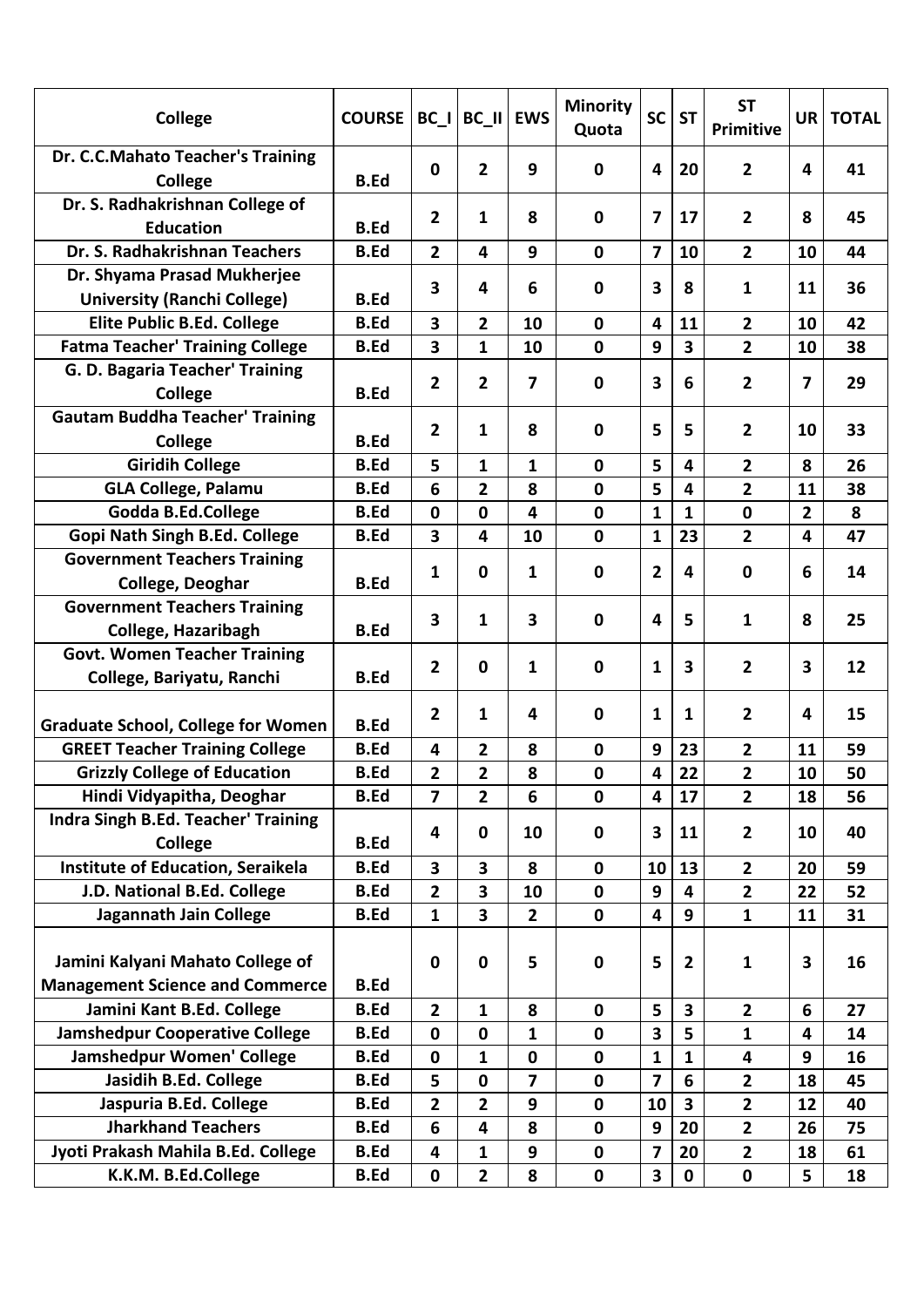| College                                                 | <b>COURSE</b> | $BC_$                   | BC II                   | <b>EWS</b>              | <b>Minority</b><br>Quota | <b>SC</b>        | <b>ST</b>               | <b>ST</b><br>Primitive  | <b>UR</b> | <b>TOTAL</b> |
|---------------------------------------------------------|---------------|-------------------------|-------------------------|-------------------------|--------------------------|------------------|-------------------------|-------------------------|-----------|--------------|
| K.K.T.T.C                                               | <b>B.Ed</b>   | 3                       | $\overline{2}$          | 10                      | $\mathbf 0$              | 8                | 11                      | $\overline{2}$          | 8         | 44           |
| K.P.N.S. B.Ed. College                                  | <b>B.Ed</b>   | 1                       | $\mathbf{0}$            | 9                       | $\mathbf 0$              | 1                | 19                      | $\overline{2}$          | 4         | 36           |
| Karim City College, Jamshedpur                          | <b>B.Ed</b>   | 4                       | $\mathbf 0$             | $\mathbf 0$             | 13                       | 5                | 5                       | $\mathbf{1}$            | 12        | 40           |
| <b>Kartik Oraon College</b>                             | <b>B.Ed</b>   | 4                       | 4                       | 9                       | $\mathbf 0$              | 6                | 5                       | $\mathbf 0$             | 20        | 48           |
| <b>KN Bakshi College of Education</b>                   | <b>B.Ed</b>   | 6                       | $\mathbf{1}$            | 5                       | $\mathbf 0$              | $\overline{2}$   | $\overline{\mathbf{4}}$ | $\overline{2}$          | 4         | 24           |
| Kumar B.Ed. College                                     | <b>B.Ed</b>   | 4                       | $\mathbf{1}$            | 8                       | $\mathbf 0$              | 6                | 21                      | $\overline{2}$          | 8         | 50           |
| Kumaresh International B.Ed. College                    | <b>B.Ed</b>   | 4                       | 1                       | 8                       | 0                        | 5                | 23                      | $\overline{2}$          | 17        | 60           |
| Lala Pritam B.Ed College                                | <b>B.Ed</b>   | 4                       | 1                       | 8                       | $\mathbf 0$              | 6                | 22                      | $\overline{2}$          | 19        | 62           |
| <b>M.B.N.S Institute of Education</b>                   | <b>B.Ed</b>   | $\overline{7}$          | 5                       | 10                      | $\mathbf 0$              | 10               | 16                      | $\overline{2}$          | 27        | 77           |
| Maa Vindyavashini College of                            |               | 2                       | 3                       | 3                       | 0                        | 1                | 19                      | $\overline{2}$          | 8         | 38           |
| <b>Education</b>                                        | <b>B.Ed</b>   |                         |                         |                         |                          |                  |                         |                         |           |              |
| <b>Madhusthali B.Ed College</b>                         | <b>B.Ed</b>   | $\overline{\mathbf{3}}$ | $\mathbf{1}$            | 9                       | $\mathbf 0$              | $\overline{7}$   | 8                       | $\overline{2}$          | 14        | 44           |
| <b>Madhusudan Mahto Teacher Training</b><br>College     | <b>B.Ed</b>   | 2                       | 3                       | 10                      | $\mathbf 0$              | 10               | $\overline{2}$          | $\overline{2}$          | 6         | 35           |
| Maharshi Paramhansh College of<br><b>Education</b>      | <b>B.Ed</b>   | 1                       | 3                       | 9                       | $\mathbf 0$              | 4                | 9                       | 2                       | 7         | 35           |
| <b>Mahila College Chaibasa</b>                          | <b>B.Ed</b>   | $\overline{2}$          | $\overline{2}$          | 9                       | $\mathbf 0$              | 3                | $\mathbf 0$             | $\overline{2}$          | 5         | 23           |
| Manrakhan Mahto B.Ed. College                           | <b>B.Ed</b>   | $\overline{2}$          | 3                       | 10                      | $\mathbf 0$              | 8                | 8                       | 2                       | 16        | 49           |
| <b>Max Institute of Teachers Training</b>               | <b>B.Ed</b>   | $\mathbf{0}$            | 4                       | $\overline{\mathbf{z}}$ | $\mathbf 0$              | 5                | $\overline{2}$          | $\overline{2}$          | 6         | 26           |
| Morijawala B.Ed. College                                | <b>B.Ed</b>   | 5                       | $\overline{2}$          | 8                       | $\mathbf 0$              | 8                | 6                       | $\overline{2}$          | 16        | 47           |
| <b>Mother Ziramani Teachers Training</b>                |               |                         |                         |                         |                          |                  |                         |                         |           |              |
| College                                                 | <b>B.Ed</b>   | 4                       | 2                       | 10                      | 0                        | 7                | 7                       | $\overline{2}$          | 12        | 44           |
| <b>Motiraj Devi Teachers Training</b>                   |               |                         | 4                       |                         |                          | 10               | $\overline{\mathbf{z}}$ | $\overline{2}$          | 22        | 56           |
| College                                                 | <b>B.Ed</b>   | 1                       |                         | 10                      | 0                        |                  |                         |                         |           |              |
| N.N. Ghosh Sanatan Teachers                             |               |                         | $\mathbf 0$             |                         |                          |                  |                         |                         | 16        | 46           |
| <b>Training College</b>                                 | <b>B.Ed</b>   | 4                       |                         | 10                      | 0                        | 8                | 6                       | 2                       |           |              |
| <b>N.P. Teachers Training College</b>                   | <b>B.Ed</b>   | 1                       | 2                       | 9                       | 0                        | 10               | 23                      | $\overline{2}$          | 11        | 58           |
| <b>Narsingh College of Education</b>                    | <b>B.Ed</b>   | $\mathbf{1}$            | $\mathbf{1}$            | $\overline{\mathbf{4}}$ | $\mathbf 0$              | $\overline{2}$   | 12                      | $\mathbf{1}$            | 4         | 25           |
| <b>Netaji Subhas Institute of Education</b>             | <b>B.Ed</b>   | 4                       | 3                       | 9                       | $\mathbf 0$              | 10               | 11                      | $\overline{2}$          | 16        | 55           |
| Pakur B.Ed. College Pakur                               | <b>B.Ed</b>   | 6                       | 4                       | 10                      | $\mathbf 0$              | 9                | 12                      | $\mathbf{1}$            | 22        | 64           |
| Parjanya B.Ed. College                                  | <b>B.Ed</b>   | $\mathbf{1}$            | $\mathbf{1}$            | 9                       | $\mathbf 0$              | $\overline{7}$   | 21                      | $\overline{2}$          | 9         | 50           |
| Patel B.Ed. College                                     | <b>B.Ed</b>   | 4                       | 3                       | 8                       | $\mathbf 0$              | 6                | $\mathbf{3}$            | $\overline{2}$          | 10        | 36           |
| Pt Jagnarayan Tripathi B.Ed. College                    | <b>B.Ed</b>   | $\mathbf{2}$            | $\mathbf{1}$            | 9                       | $\mathbf 0$              | 1                | 22                      | $\overline{2}$          | 10        | 47           |
| R K Vyawasaik Shikchhan Sansthan                        | <b>B.Ed</b>   | 3                       | $\overline{\mathbf{2}}$ | 8                       | $\mathbf 0$              | $\boldsymbol{6}$ | 24                      | $\mathbf{2}$            | 5         | 50           |
| <b>R.S Teachers Training College</b>                    | <b>B.Ed</b>   | $\overline{2}$          | 5                       | 10                      | $\mathbf 0$              | 9                | 21                      | $\overline{2}$          | 22        | 71           |
| R.S.P. College                                          | <b>B.Ed</b>   | 1                       | $\overline{2}$          | 3                       | $\mathbf 0$              | 3                | 8                       | $\overline{2}$          | 9         | 28           |
| R.T.C. B.Ed. College                                    | <b>B.Ed</b>   | 3                       | 3                       | $\overline{\mathbf{z}}$ | $\mathbf 0$              | $\overline{7}$   | $\mathbf{1}$            | $\overline{2}$          | 22        | 45           |
| <b>Radha Govind Teachers Training</b><br><b>College</b> | <b>B.Ed</b>   | 6                       | 5                       | 8                       | $\mathbf 0$              | 7                | 17                      | $\overline{2}$          | 26        | 71           |
| <b>Rahat B.Ed College</b>                               | <b>B.Ed</b>   | $\overline{\mathbf{z}}$ | 5                       | 8                       | $\mathbf 0$              | 6                | 14                      | $\overline{\mathbf{2}}$ | 11        | 53           |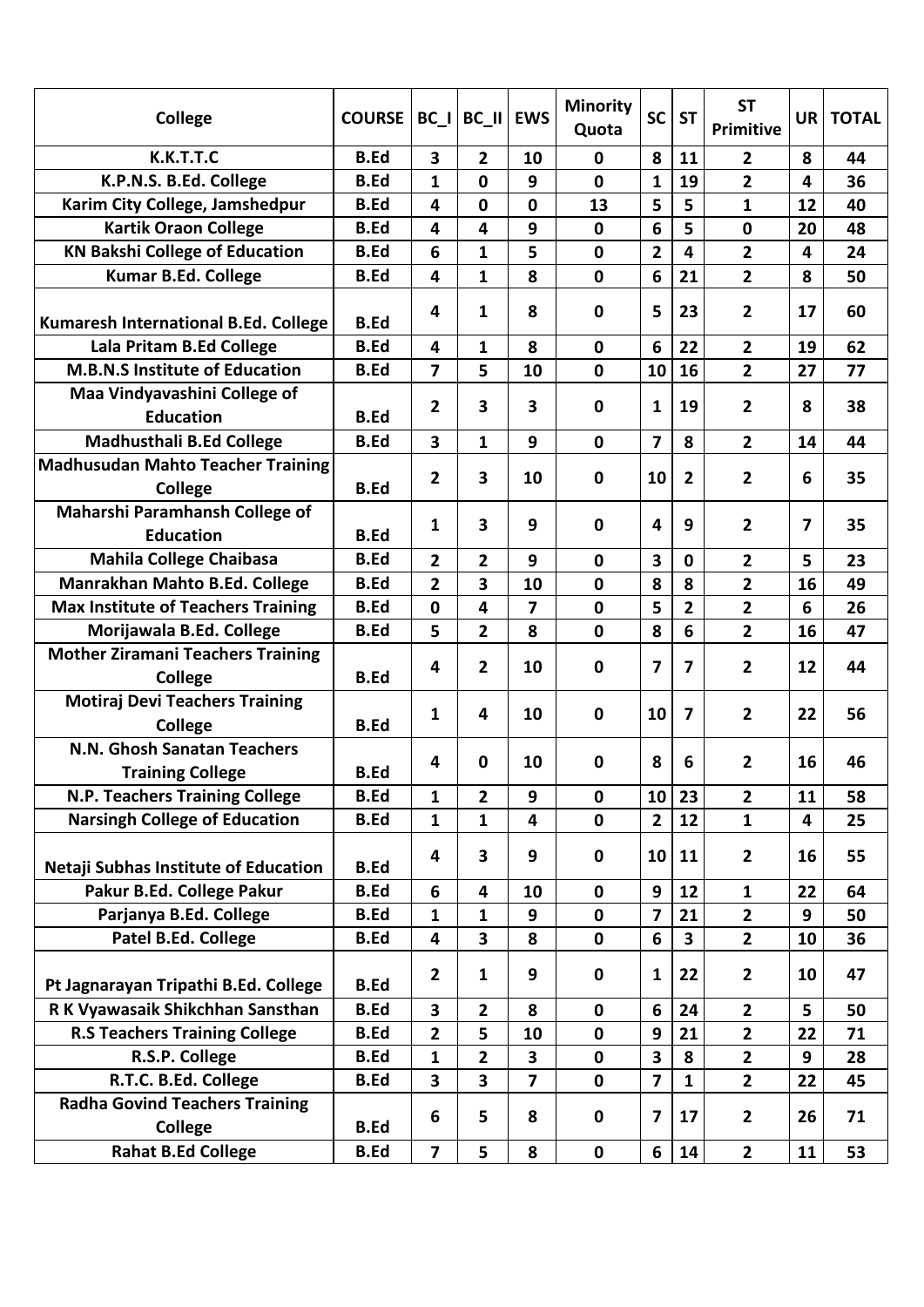| College                                                                       | <b>COURSE</b> | $BC_$                        | $BC$ $II$                    | <b>EWS</b>     | <b>Minority</b><br>Quota   | <b>SC</b>    | <b>ST</b>               | <b>ST</b><br>Primitive           | UR     | <b>TOTAL</b> |
|-------------------------------------------------------------------------------|---------------|------------------------------|------------------------------|----------------|----------------------------|--------------|-------------------------|----------------------------------|--------|--------------|
| Rajeev Gandhi Memorial Teacher'<br><b>Training College</b>                    | <b>B.Ed</b>   | $\mathbf 0$                  | $\overline{2}$               | $\overline{7}$ | $\mathbf 0$                | 5            | 12                      | $\overline{2}$                   | 12     | 40           |
| Rama Krishna Vivekananda College of<br><b>Education</b>                       | <b>B.Ed</b>   | 4                            | 4                            | 4              | $\mathbf 0$                | 5            | 18                      | $\overline{2}$                   | 11     | 48           |
| <b>Rambha College of Education</b>                                            | <b>B.Ed</b>   | 0                            | $\overline{\mathbf{3}}$      | 10             | $\mathbf 0$                | 10           | 17                      | $\overline{2}$                   | 19     | 61           |
| <b>Ramesh Prasad Yadav Teachers</b><br><b>Training College</b>                | <b>B.Ed</b>   | 1                            | 1                            | 9              | 0                          | 4            | 19                      | $\overline{2}$                   | 7      | 43           |
| <b>Ramshobha College of Education</b>                                         | <b>B.Ed</b>   | $\overline{2}$               | 4                            | 9              | $\mathbf 0$                | 5            | 5                       | $\overline{2}$                   | 11     | 38           |
| <b>Ranchi Women's College</b>                                                 | <b>B.Ed</b>   | 3                            | 3                            | 8              | $\mathbf 0$                | 3            | $\overline{\mathbf{3}}$ | $\overline{2}$                   | 16     | 38           |
| <b>Ravi Mahato Smarak Teachers</b>                                            |               |                              |                              |                |                            |              |                         |                                  |        |              |
| <b>Training College</b>                                                       | <b>B.Ed</b>   | 2                            | $\mathbf 0$                  | 9              | $\mathbf 0$                | 6            | 18                      | $\overline{2}$                   | 6      | 43           |
| <b>S B Pandey Sanatan Teachers Training</b>                                   |               |                              |                              |                |                            |              |                         |                                  |        |              |
| College                                                                       | <b>B.Ed</b>   | 4                            | 4                            | 10             | $\mathbf 0$                | 5            | 24                      | $\overline{2}$                   | 19     | 68           |
| S. B. M. Teacher Training B.Ed.                                               |               |                              |                              |                |                            |              |                         |                                  |        |              |
| College                                                                       | <b>B.Ed</b>   | 2                            | 1                            | 5              | $\mathbf 0$                | 4            | 9                       | $\overline{2}$                   | 14     | 37           |
| <b>S.P B.Ed College</b>                                                       | <b>B.Ed</b>   | 0                            |                              | $\overline{2}$ | $\mathbf 0$                |              |                         |                                  |        | 12           |
| S.S.L.N.T. Mahila Mahavidyalaya                                               | <b>B.Ed</b>   | $\mathbf{1}$                 | 1<br>3                       | $\mathbf{1}$   | $\mathbf 0$                | 1<br>1       | $\overline{2}$<br>6     | 0<br>$\overline{2}$              | 6<br>5 | 19           |
| Sahibganj B.Ed. College                                                       | <b>B.Ed</b>   | $\mathbf{1}$                 | $\mathbf 0$                  | 4              | $\mathbf 0$                | $\mathbf{1}$ | $\overline{2}$          | $\overline{2}$                   | 4      | 14           |
| <b>Sai Nath University</b>                                                    | <b>B.Ed</b>   |                              |                              |                |                            |              |                         |                                  |        |              |
|                                                                               |               | 5<br>$\overline{\mathbf{3}}$ | 4<br>$\overline{\mathbf{3}}$ | 9<br>9         | $\mathbf 0$<br>$\mathbf 0$ | 9<br>8       | 14<br>8                 | $\overline{2}$<br>$\overline{2}$ | 20     | 63           |
| Samarpan Deep B.Ed. College                                                   | <b>B.Ed</b>   |                              |                              |                |                            |              |                         |                                  | 15     | 48           |
| <b>Samshul Haque Memorial Teacher</b><br><b>Training College Jhunaipahari</b> | <b>B.Ed</b>   | 1                            | $\overline{2}$               | $\overline{2}$ | $\mathbf 0$                | 9            | 19                      | $\overline{2}$                   | 5      | 40           |
| <b>Sanghamitra Teacher Training College</b>                                   | <b>B.Ed</b>   | 0                            | 1                            | 10             | $\mathbf 0$                | 10           | 5                       | $\overline{2}$                   | 11     | 39           |
| <b>Santosh College of Teacher' Training</b><br><b>Education</b>               | <b>B.Ed</b>   | 4                            | 1                            | 10             | $\mathbf 0$                | 7            | 3                       | $\overline{2}$                   | 10     | 37           |
| <b>Scholar B.Ed. College</b>                                                  | <b>B.Ed</b>   | 7                            | 1                            | 3              | $\mathbf 0$                | 8            | 14                      | $\overline{2}$                   | 24     | 59           |
| Shahdev Chandravansi B.Ed.College                                             | <b>B.Ed</b>   | 4                            | 4                            | 10             | $\mathbf 0$                | 6            | 23                      | $\overline{2}$                   | 15     | 64           |
| Shahid Sheikh Bhikari College of<br><b>Education</b>                          | <b>B.Ed</b>   | 3                            | 3                            | 10             | $\mathbf 0$                | 4            | $\overline{2}$          | $\overline{2}$                   | 10     | 34           |
| <b>Shaswat Institute Of Teachers Edau</b>                                     | <b>B.Ed</b>   | 3                            | $\overline{2}$               | 10             | $\mathbf 0$                | 7            | $\overline{\mathbf{3}}$ | $\overline{2}$                   | 7      | 34           |
| <b>Shine-Abdur Razzaque Ansari</b>                                            |               |                              |                              |                |                            |              |                         |                                  |        |              |
| Institute of Health Education and                                             |               | 5                            | $\overline{2}$               | 10             | $\mathbf 0$                | 10           | 13                      | $\overline{2}$                   | 25     | 67           |
| <b>Research Centre</b>                                                        | <b>B.Ed</b>   |                              |                              |                |                            |              |                         |                                  |        |              |
| Shivam B.Ed College, Jasidih                                                  | <b>B.Ed</b>   | 5                            | $\mathbf{1}$                 | 9              | $\mathbf 0$                | 6            | 9                       | $\overline{2}$                   | 14     | 46           |
| Sidhnath B.Ed. College                                                        | <b>B.Ed</b>   | $\mathbf{0}$                 | $\mathbf 0$                  | 10             | $\mathbf{0}$               | 1            | 24                      | $\overline{2}$                   | 4      | 41           |
| <b>Sri Ram Teachers Training College</b>                                      | <b>B.Ed</b>   | 3                            | 3                            | 4              | $\mathbf 0$                | 4            | $\overline{2}$          | $\mathbf{1}$                     | 3      | 20           |
| Sri Ramakrishna Sarada Ashrama                                                |               |                              |                              |                |                            |              |                         |                                  |        |              |
| <b>Teacher' Training College</b>                                              | <b>B.Ed</b>   | 1                            | $\mathbf 0$                  | 6              | $\mathbf 0$                | 2            | $\overline{\mathbf{z}}$ | $\overline{2}$                   | 7      | 25           |
| <b>Srinath College of Education</b>                                           | <b>B.Ed</b>   | $\overline{2}$               | 1                            | 4              | $\mathbf 0$                | 8            | 8                       | $\overline{2}$                   | 11     | 36           |
| <b>St. Columbas College</b>                                                   | <b>B.Ed</b>   | 5                            | 3                            | 4              | $\mathbf 0$                | 6            | $\overline{\mathbf{z}}$ | $\mathbf{1}$                     | 9      | 35           |
| <b>St. Xavier' College</b>                                                    | <b>B.Ed</b>   | $\overline{2}$               | $\mathbf{1}$                 | 9              | $\mathbf 0$                | 3            | $\overline{2}$          | $\overline{2}$                   | 14     | 33           |